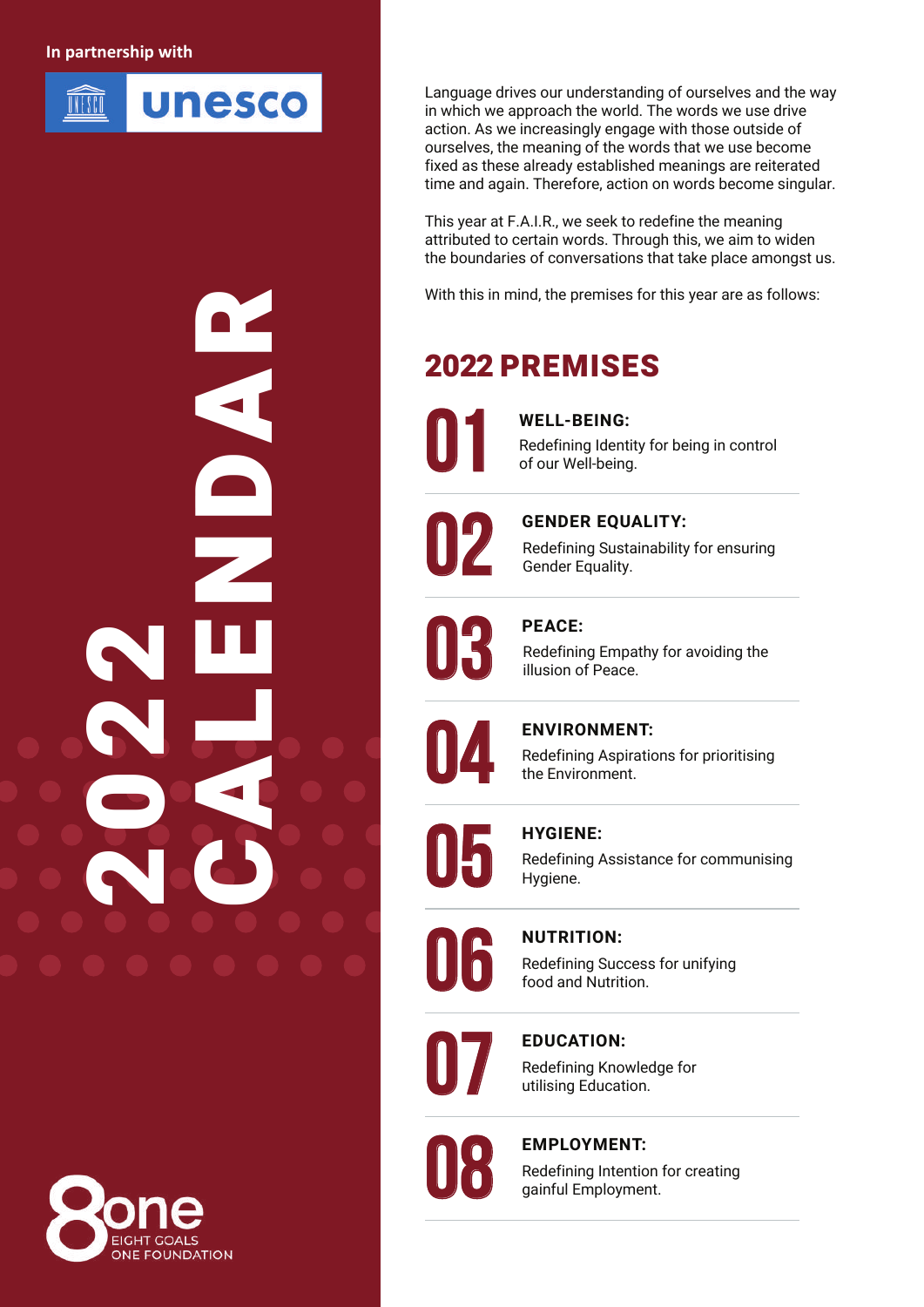# 2022 CALENDAR

# **OPEN HOUSE SESSIONS**

There will be three Open House sessions between 30th April 2022 and 13th June 2022. Each Open House session will be different in its theme and will help you start conversations and get acquainted with each other before the program begins.

# **OPEN HOUSE DAY 1**

Saturday, 30th April 2022 7 PM onwards

## **OPEN HOUSE DAY 2**

Friday, 13th May 2022 7 PM onwards

# **OPEN HOUSE DAY 3**

Friday, 3rd June 2022 7 PM onwards

# **STEP 1: FACT-FIND AND FAMILIARISE**

Our mind often finds it easier to choose the option where the most amount of information has been made visible to us. This information is better processed subject to the volumes of supporting data that our brain has access to and the confidence with which we can assess its outcome.

To ensure a fair outcome, it is extremely important for us to provide our brain with equal volumes of comparative information. It is pertinent to ensure that facts are found to supplement all positions.

Step 1 aims to equip you with the above. We want 'F' to help you discover, examine and organise this information in a manner that would help you view the whole picture and ensure that each position is well-informed to facilitate your decision-making process.

# JUNE

# **13** FACT-FIND AND FAMILIARISE **MON** (F): Introduction **6 PM - 7 PM**

This will be an introduction to Step 1 of The F.A.I.R. Methodology, Fact-find and Familiarise.

You will also be introduced to the themes for each of the 8 goals in this session. You will use these themes for the subsequent F sessions, as well as in the Advocate for Alternate Viewpoints (A), Introspection (I) and Reason & Rationalise (R) sessions.

All Changemakers will conduct 'F' for all 8 goals.



# **14 FACT-FIND AND FAMILIARISE TUE (F): Well-being Contract Contract Contract Contract Contract Contract Contract Contract Contract Contract Contract Contract Contract Contract Contract Contract Contract Contract Contract Contract Contract Contract Con**

This session will expand more on the theme of Well-being, and will be structured as follows:

Introduction: 20 min Fact-finding exercises (including primary and secondary research) in breakout rooms: 60 min Breakout group summaries: 5 min per group i.e., 40 min in total.

# **15** FACT-FIND AND FAMILIARISE **WED** (F): Gender Equality **6 PM - 8 PM**

This session will expand more on the theme of Gender Equality, and will be structured as follows:

Introduction: 20 min Fact-finding exercises (including primary and secondary research) in breakout rooms: 60 min Breakout group summaries: 5 min per group i.e., 40 min in total.

# **FACT-FIND AND FAMILIARISE 16** FACT-FIND AND FAMILIARISE<br>THILL (F): Peace 6PM-8PM THU

This session will expand more on the theme of Peace, and will be structured as follows:

Introduction: 20 min Fact-finding exercises (including primary and secondary research) in breakout rooms: 60 min

Breakout group summaries: 5 min per group i.e., 40 min in total.

### **17** FRI **FACT-FIND AND FAMILIARISE (F): Environment** 6 PM - 8 PM

This session will expand more on the theme of Environment, and will be structured as follows:

Introduction: 20 min Fact-finding exercises (including primary and secondary research) in breakout rooms: 60 min Breakout group summaries: 5 min per group i.e., 40 min in total.

# **FACT-FIND AND FAMILIARISE 18** FACT-FIND AND FAMILIARISE<br>
SAT (F): Hygiene 6PM-8PM SAT

This session will expand more on the theme of Hygiene, and will be structured as follows:

Introduction: 20 min Fact-finding exercises (including primary and secondary research) in breakout rooms: 60 min Breakout group summaries: 5 min per group i.e., 40 min in total.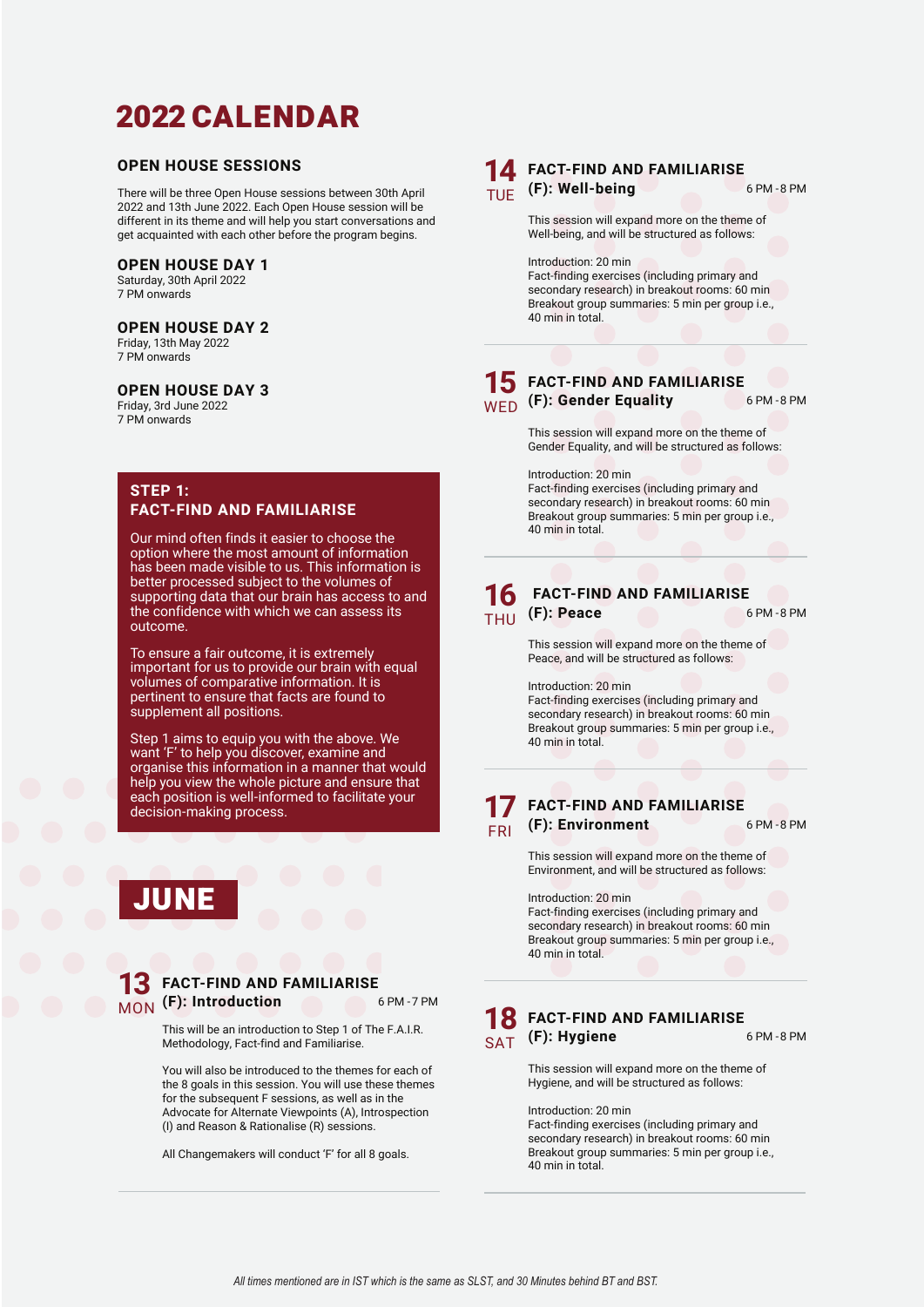# **20 MON** (F): Nutrition 6 PM - 8 PM **FACT-FIND AND FAMILIARISE**

This session will expand more on the theme of Nutrition, and will be structured as follows:

Introduction: 20 min

Fact-finding exercises (including primary and secondary research) in breakout rooms: 60 min Breakout group summaries: 5 min per group i.e., 40 min in total.

## **21 TUE (F): Education** 6 PM - 8 PM **FACT-FIND AND FAMILIARISE**

This session will expand more on the theme of Education, and will be structured as follows:

Introduction: 20 min

Fact-finding exercises (including primary and secondary research) in breakout rooms: 60 min Breakout group summaries: 5 min per group i.e., 40 min in total.

# **22 WED** (F): Employment 6 PM - 8 PM **FACT-FIND AND FAMILIARISE**

This session will expand more on the theme of Employment, and will be structured as follows:

Introduction: 20 min

Fact-finding exercises (including primary and secondary research) in breakout rooms: 60 min Breakout group summaries: 5 min per group i.e., 40 min in total.

# **STEP 2: ADVOCATE FOR ALTERNATE VIEWPOINTS**

Step 2 focuses on advocating for alternate viewpoints. This includes identifying all the relevant stakeholders, understanding their arguments and perspectives, and thereafter advocating for their viewpoints to compare it with one's own initial position.

For an individual to be fair, we believe it to be key to actively consider different existing and potential perspectives. It would be important to understand the subject from each of the relevant stakeholder's perspective and develop an argument that would counter your prevailing opinion to test the fairness of your judgement.

Our aim, at the end of the day, is to ensure that we think about what is fair, as opposed to who has the better argument, or as mentioned in Step 1, where there is more easily accessible information.

#### **23** THU **ADVOCATE FOR ALTERNATE VIEWPOINTS (A): Introduction** 6 PM - 7 PM

This will be an introduction to Step 2 of The F.A.I.R. Individual summary by panellists: 20 min Methodology, Advocate for Alternate Viewpoints.

In this step, you will be divided into 8 groups. Each group will work on one of the 8 goals.

The group presentation for 'A' will include 40 min of panel discussion conducted by the relevant group's members, followed by 30 min of Q&As wherein each panel member will host a separate breakout room. The session will end with each panel member summarising the conversation held in their respective breakout rooms

### **24 2** (A): Introduction **ADVOCATE FOR ALTERNATE VIEWPOINTS**

FRI-

At a mutually agreed time

SUN The F.A.I.R. Project team will conduct separate group<br>SUN calls for discussions with each group. The date and calls for discussions with each group. The date and time will be coordinated separately with the group members.

#### **ADVOCATE FOR ALTERNATE VIEWPOINTS (A): Well-being** 5:30 PM - 7 PM **28** TUE

The group for Well-being will conduct the session in the following format:

Panel discussion: 40 min Q&As in breakout rooms: 30 min Individual summary by panellists: 20 min

#### **ADVOCATE FOR ALTERNATE VIEWPOINTS (A): Gender Equality** 7:15 PM - 8:45 PM **28** TUE

The group for Gender Equality will conduct the session in the following format:

Panel discussion: 40 min Q&As in breakout rooms: 30 min Individual summary by panellists: 20 min



**(A): Peace** 5:30 PM - 7:00 PM

The group for Peace will conduct the session in the following format:

Panel discussion: 40 min Q&As in breakout rooms: 30 min Individual summary by panellists: 20 min



The group for Environment will conduct the session in the following format:

Panel discussion: 40 min Q&As in breakout rooms: 30 min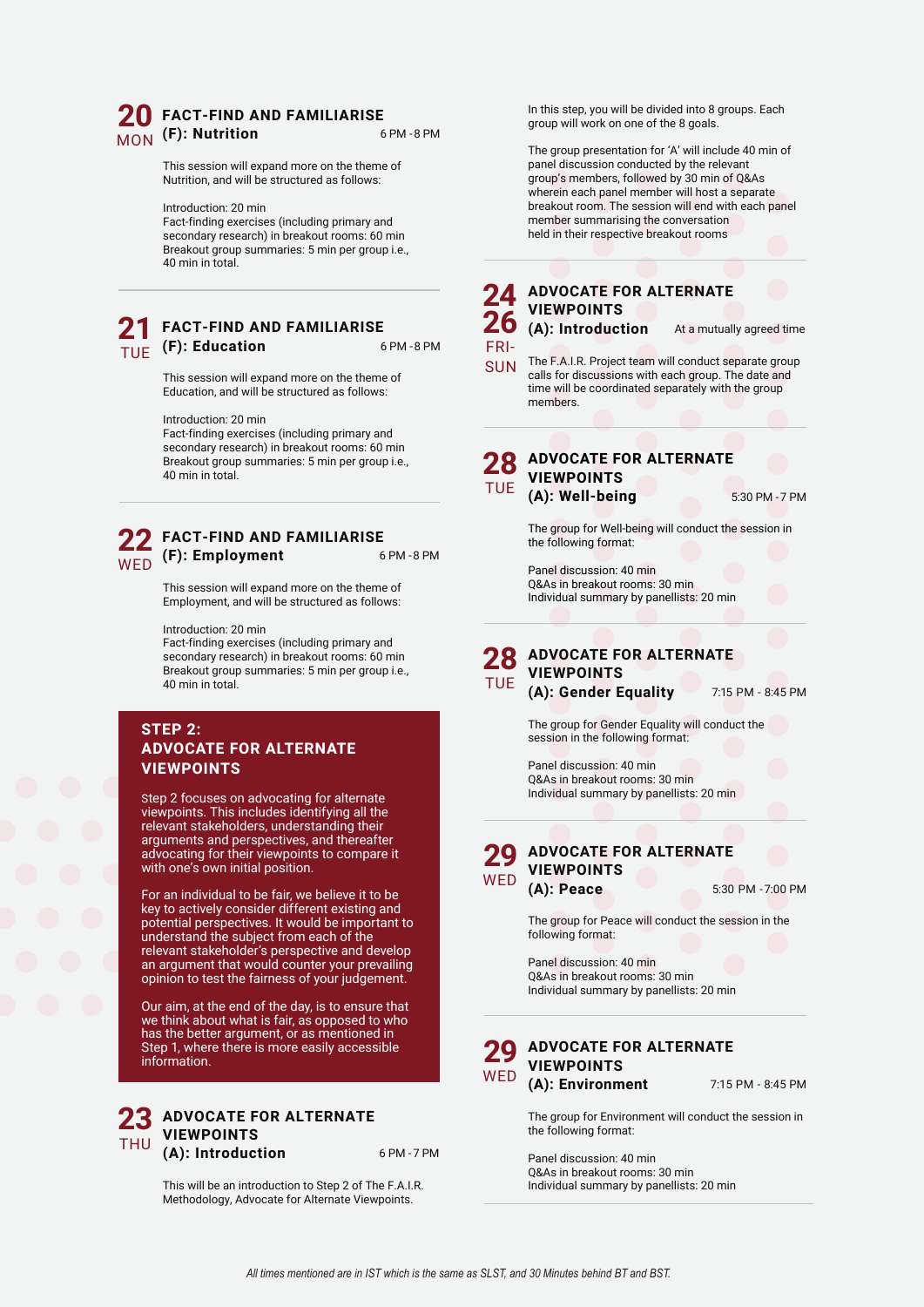#### **30** THU **ADVOCATE FOR ALTERNATE VIEWPOINTS (A): Hygiene** 5:30 PM - 7:00 PM

The group for Hygiene will conduct the session in the following format:

Panel discussion: 40 min Q&As in breakout rooms: 30 min Individual summary by panellists: 20 min

#### **30** THU **ADVOCATE FOR ALTERNATE VIEWPOINTS (A): Nutrition** 7:15 PM - 8:45 PM

The group for Nutrition will conduct the session in the following format:

Panel discussion: 40 min Q&As in breakout rooms: 30 min Individual summary by panellists: 20 min



#### **01** FRI **ADVOCATE FOR ALTERNATE VIEWPOINTS (A): Education** 5:30 PM - 7:00 PM

The group for Education will conduct the session in the following format:

Panel discussion: 40 min Q&As in breakout rooms: 30 min Individual summary by panellists: 20 min

#### **01**  $\sqrt{FR}$ **ADVOCATE FOR ALTERNATE VIEWPOINTS (A): Employment** 7:15 PM - 8:45 PM

The group for Employment will conduct the session in the following format:

Panel discussion: 40 min Q&As in breakout rooms: 30 min Individual summary by panellists: 20 min

# **STEP 3: INTROSPECTION AND INTERROGATION**

Step 3 is to introspect whether the arguments put forth by you are strong or weak compared to your original belief. To ensure this, 'I' focuses on interrogating yourself to strengthen your conviction and assess the objectivity of your judgement.

To ensure fairness, this step focuses on treating each decision without retribution to ensure that you enter into any debate with a neutral perspective. At this stage, you would be equipped with both comparative volumes of information and varied perspectives. This step aims to ensure that your final judgement is one where you are confident of the fairness of the decision and its objectivity.

## **02 04 INTROSPECTION AND INTERROGATION**<br>(**l**): Introduction

 $SAT-$ 

**(I): Introduction** At a mutually agreed time

MON This will be an introduction to Step 3 of The F.A.I.R. Methodology, Introspection and Interrogation.

> In this step, you will continue with the groups made during 'A' sessions and will work on the same themes.

For introducing 'I', The F.A.I.R. Project team will conduct separate group calls for discussions. The date and time will be coordinated separately with each group.

The group presentation in 'I' will include 10 min of individual reflections by each panellist followed by interaction with a guest from our partner organisations.

### **O5** INTROSPECTION AND **INTERROGATION (I): Well-being** 5:30 PM - 6:45 PM TUE

The group for Well-being will conduct the session in the following format:

Individual reflections: 40 min (10 min per panellist) Interaction with member from partner organisations: 35 min

**05** TUE **INTROSPECTION AND INTERROGATION**

**(I): Gender Equality** 7:00 PM - 8:15 PM

The group for Gender Equality will conduct the session in the following format:

Individual reflections: 40 min (10 min per panellist) Interaction with member from partner organisations: 35 min

#### **06 WFD INTROSPECTION AND INTERROGATION (I): Peace** 5:30 PM - 6:45 PM

The group for Peace will conduct the session in the following format:

Individual reflections: 40 min (10 min per panellist) Interaction with member from partner organisations: 35 min

#### **06 WFD INTROSPECTION AND INTERROGATION (I): Environment** 7:00 PM - 8:15 PM

The group for Environment will conduct the session in the following format:

Individual reflections: 40 min (10 min per panellist) Interaction with member from partner organisations: 35 min